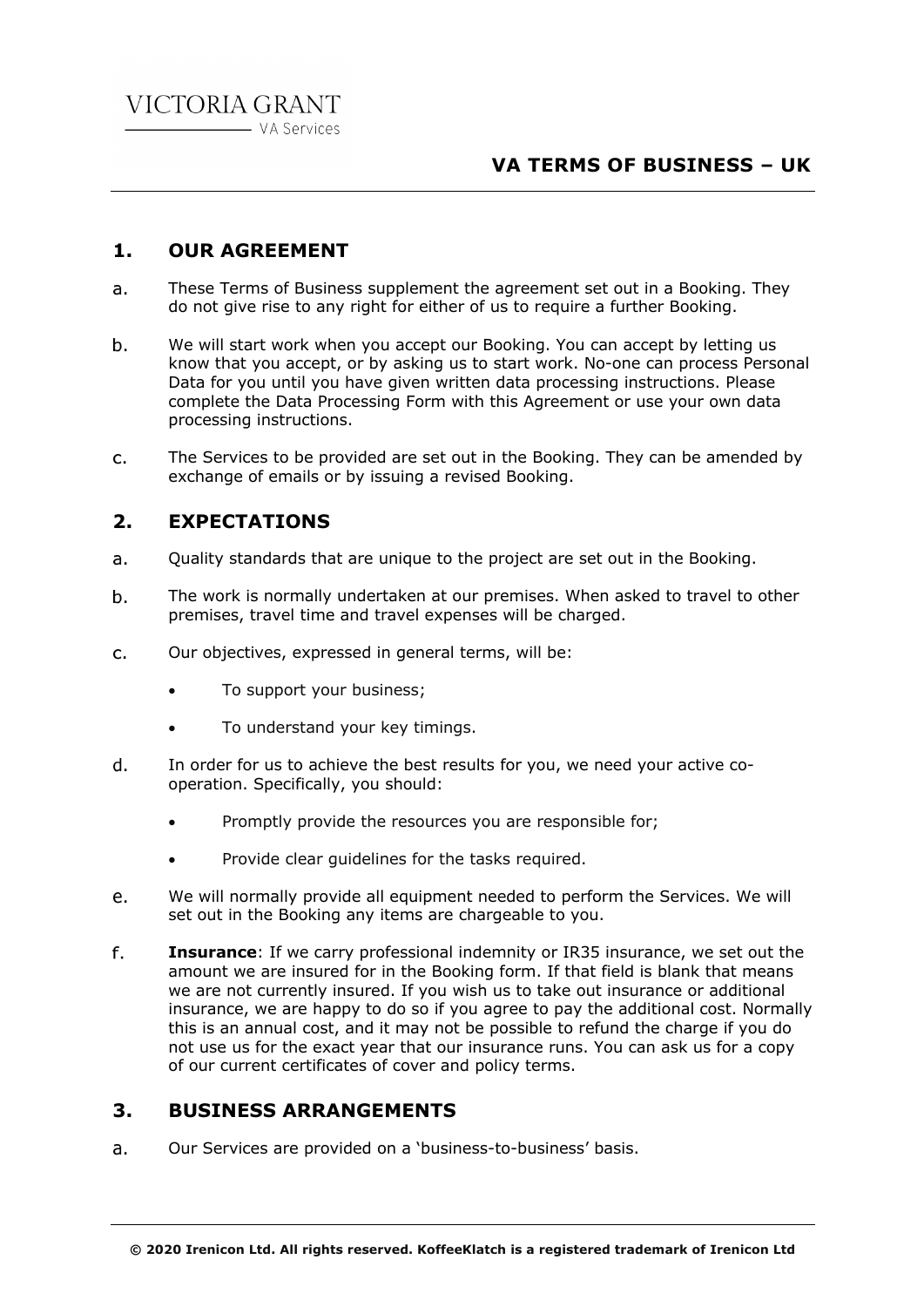- The way we work is part of our trade know-how and shall not be under your direction or control.
- We shall continue to market our services and work for other clients and maintain an independent business of our own.
- b. **Authority**: The person named in the Booking will be our main contact and has the authority to agree payments and to agree changes to a Booking. We will not order any goods or services on your behalf unless it is authorised by that person.

# **4. BUSINESS CONTINUITY AND RESILIENCE**

- **Holiday, sickness and emergency cover**: We may nominate one or more  $a<sub>r</sub>$ substitutes for holiday and sickness cover. These will be given the necessary access when they are about to be used.
- $b.$ **Expertise and focus**: From time to time we may use experts to supplement our own expertise where such expertise is needed and not provided via a 3rd party contracted directly with you.
- **Availability and deadlines**: We may delegate elements of your work, or entire  $C<sub>1</sub>$ projects to suitably qualified members of our team to provide appropriate depth of resources to meet your business deadlines.
- d. All our team are contracted to confidentiality and appropriate GDPR standards where necessary.

# **5. TIMING AND STANDARD OF PROVISION OF SERVICES**

- $a<sub>r</sub>$ We will use our reasonable endeavours to deliver Services according to the timetable described in the Booking. Where work is undertaken by retainer you must specify your priorities and deadlines in line with the number of hours/posts that you have purchased. We will let you know if we expect that campaign or other deadlines may not be met.
- $b<sub>1</sub>$ If you want more work than the time/posts you have purchased, you need either to scale back your requirements or purchase more hours/posts subject to availability.
- $C<sub>1</sub>$ **Timetables**: Our ability to meet timetables depends on your giving us access in good time to all the information or resources we need from you. If you are late with information or resources, we reserve the right to reschedule Services or you may simply have lost that period of posting. There is no automatic right to roll over posts from an earlier period.
- $d_{-}$ **Availability**: Our normal working hours are displayed on our web site, and/or set out in the Booking. Availability outside these hours cannot be guaranteed without agreement in advance, and work outside those availability hours will be subject to additional work surcharges. We are not available over the weekend or on Bank and Public Holidays unless expressly agreed.
- **Proof reading and sign off:** While we do everything we can to ensure the  $e_{1}$ accuracy of the work we do for you, the final sign off rests with you and it is your responsibility to check the work before it goes out.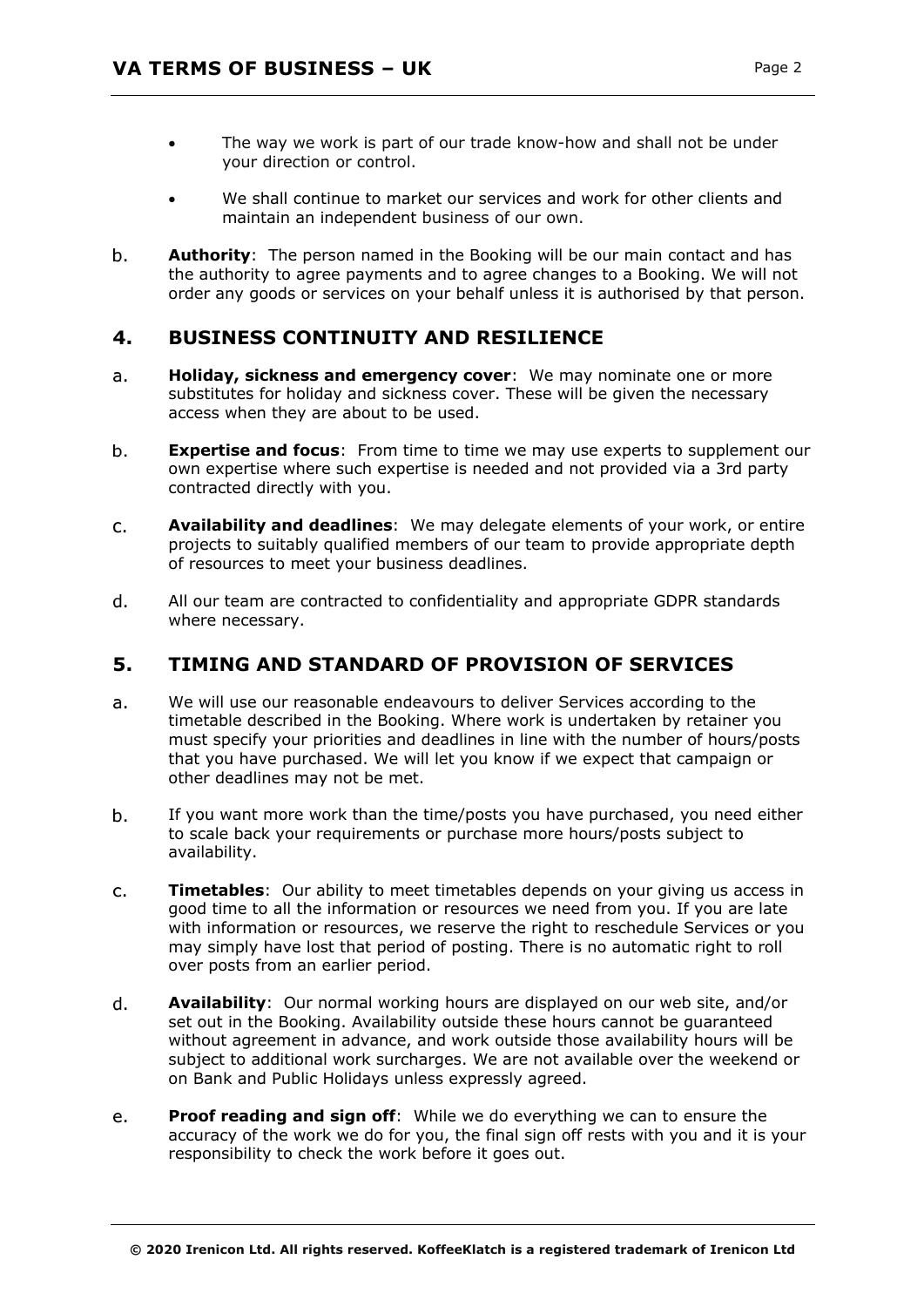### **6. FEES, PAYMENTS AND EXPENSES**

- Fees and expenses are charged in accordance with the Booking. Out-of-pocket  $a<sub>z</sub>$ expenses (including travel, stock pictures, videos and music, USBs, DVDs, CDs) will be charged as an additional charge. Where applicable VAT will be charged at the appropriate rate.
- b. Normal hours of work and availability are set out in the Booking form. For work outside these hours, an additional rate may be applied as set out in the Booking form or 150% of the hourly rate fee for time-based bookings (or the equivalent).
- For urgent work given at less than 24 hours' notice, an urgent work rate may be  $C<sub>1</sub>$ charged at the rate set out in the Booking, or, if none, at 150% of the hourly rate fee for time-based bookings (or the equivalent).
- $\mathsf{d}$ . Out of hours and urgent work rates may both be charged for the same work if it is both urgent and out of normal hours. We will apply the out-of-hours work surcharge to the normal hourly rate and then the urgent work surcharge to the resulting out-of-hours rate.
- Where the Booking is for a fixed fee retainer or project, additional work outside e. the scope of the original Booking will be charged at our normal hourly rate (subject to Clauses 6.b to 6.d above) unless stated otherwise in the Booking.
- f. We may agree to a maximum of 10% of unused hours or posts being carried forward provided our invoices are fully and promptly paid in accordance with our terms. Hours or posts carried forward must be used in the following month or they will be lost. Hours/posts carried forward from one month to the next will be used first before the month's retainer hours/posts.
- Deposits are due for payment before work commences. The non-payment of a g. deposit may delay starting the work even if you have accepted the terms and asked us to start. Payment means when cleared funds appear in our bank account.
- $h<sub>1</sub>$ Payment is due as set out on the Booking or if not specified there within seven calendar days from the date on the invoice. If you do not pay by the due date, we may reschedule further work until payment is made. Additional charges may be levied for PayPal, credit card payments, specific payment methods – see Booking.
- i. We reserve the right to charge interest on overdue amounts at the rate set out in the Booking, or where the Booking does not specify at the rate of 2.22% per month (equivalent to unauthorised overdraft rate from the bank). Subsequent payments will be applied to interest and finance charges first, and then applied to fees/costs outstanding.
- j. Any time and expenses incurred in responding to your requests to audit data for GDPR compliance or complying with an external legal body's legal requirements to disclose information or submit to audit may result in charges at our normal hourly rate (or the equivalent) for the work incurred.
- k. Upon termination of a Booking further time-based charges may be incurred in handing over, returning, data, or responding to enquiries. This would be charged at our normal hourly rate or the equivalent.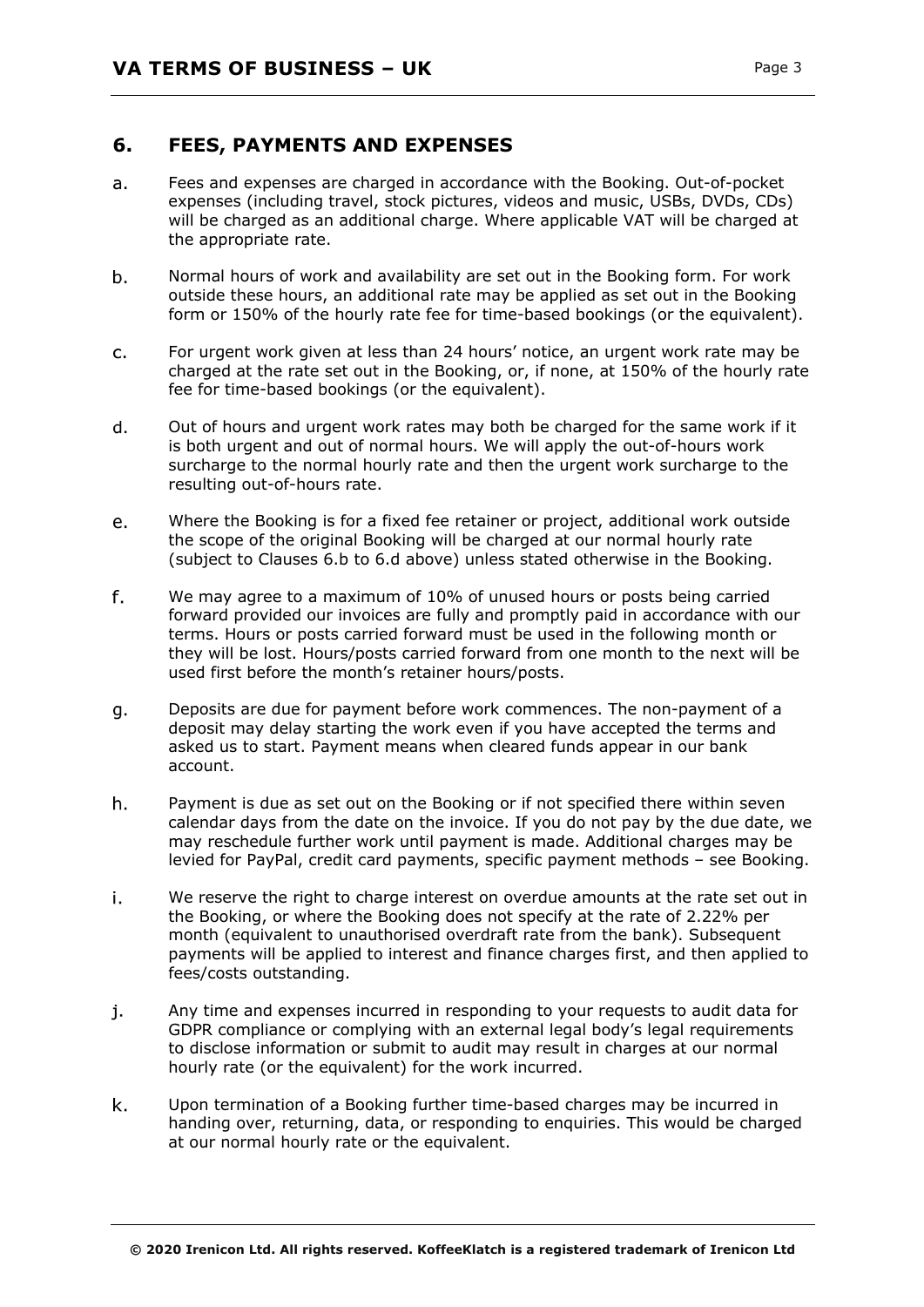- $\mathbf{L}$ If you specify that we should securely store data for you in our software or systems for longer than six weeks after the termination of a Booking, we reserve the right to charge for this storage and securing at the rate of £500 a year or such other amount as specified in the Booking.
- We have quoted our fees on the basis of a business to business arrangement m. where we are entitled to be paid our fees without deductions.
	- If you make any tax withholding or deduction of PAYE and/or NI from the  $\bullet$ face value of our invoices; and/or
	- If by your action or inaction you bring our Booking within scope of IR35 or any other tax obligation that results in the need for you to make deductions at source; and/or
	- If you insist that we work under an umbrella company (so requiring us to bear the burden of charges and fees),

then the invoice amount(s) will automatically be adjusted upwards to ensure we receive payment of the face value of the original invoice(s) and/or fees as quoted on the Booking. We may also charge you for umbrella company and other associated costs, including and not restricted to National Insurance.

Bookings will be upwardly adjusted from that point onwards so that the nett receipts against the invoice match the value in the original Booking and/or quotation for the work.

- We shall deduct and pay over to HMRC any tax and national insurance that may n. be required under any tax obligation imposed on us. If you are involved in a dispute with HMRC over who should be paying such tax, we will produce the relevant receipts and other existing paperwork to help you reduce or resist the demand.
- **Time-based Bookings only**: Time-based bookings are charged in 15-minute  $\Omega$ . slots, so a five-minute call may incur a 15-minute charge if this is a unique call during the day. Fees will be subject to a minimum one-hour charge on days when work is required.
- p. We have some software and equipment we use at no additional charge to you. But where we need license fees or usage fees to provide support for you, we will charge you the cost of any licenses you have authorised us to purchase. We will normally provide all equipment needed to perform the Services. We will set out in the Booking (or Booking amendments) what they are and whether they are chargeable to you.

# **7. RIGHTS TO USE / COPYRIGHT**

- The Rights in work done under any Booking shall be ours. Upon payment of our  $a<sub>z</sub>$ fees and charges we will assign to you the Rights in Materials uniquely created under the Booking. We agree to sign any further documents needed to complete the transfer of those Rights to you. This will not include the Rights to any templates or structures or methodologies that we used to create Materials.
- $b<sub>1</sub>$ Information and documents which we provide to you remain our absolute property unless and until assigned to you.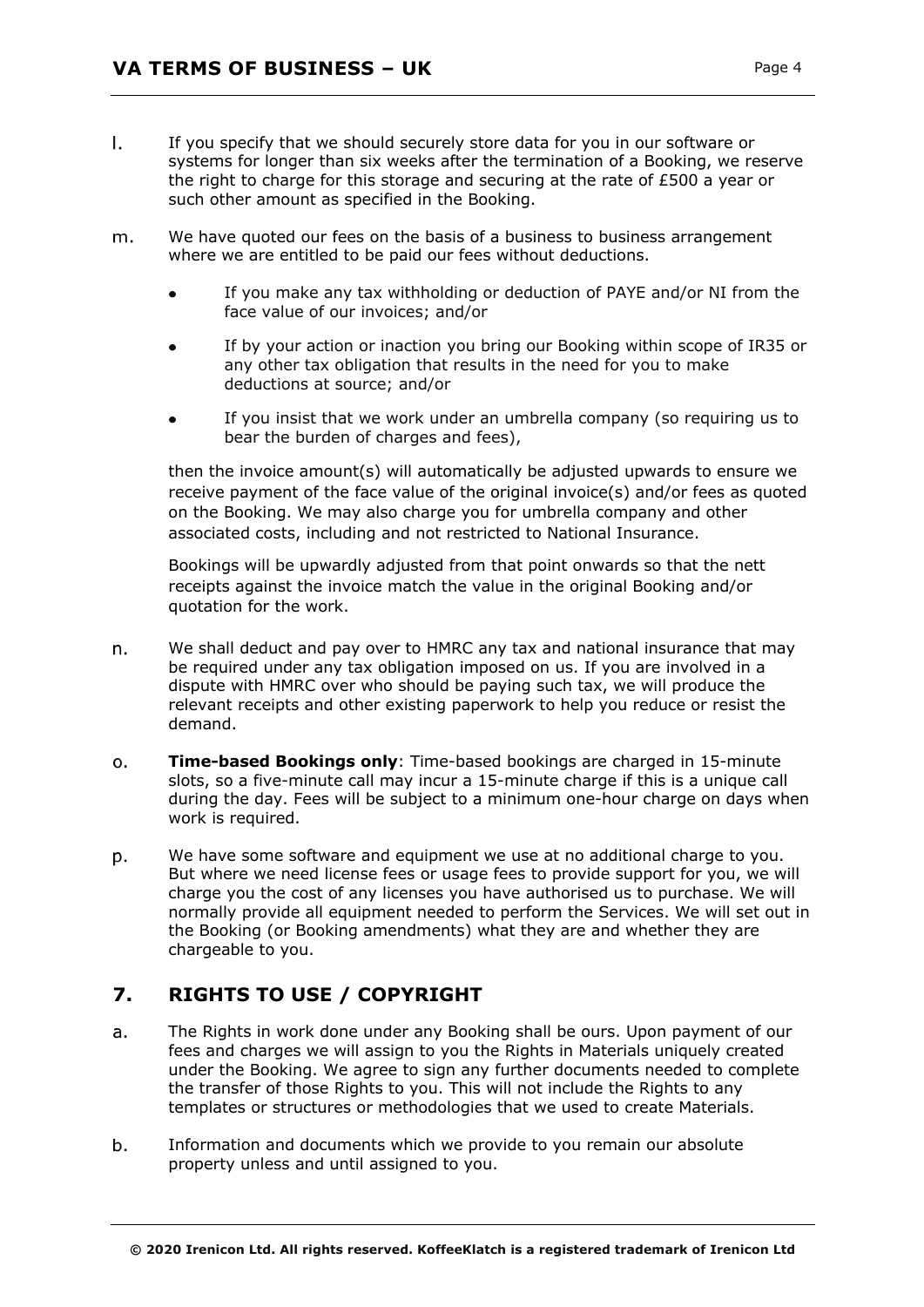- You promise not to breach any third-party copyright, trade/service mark or  $C<sub>1</sub>$ privacy rights in sending us material to work on. You promise not to use any confidential or restricted information that belongs to someone else in sending us work.
- We will keep full records of the work that we have done for you and the contacts d. we have made with people on your behalf.
- e. We will not access, use, copy, distribute or publish any part of any information, data or documents created uniquely for you (once paid for), for our own or any other person's benefit or purposes.

# **8. POLICIES AND PROCEDURES**

- $a.$ **Resolving problems**: If there is anything about your project that is not going as you want, or if you have any query or complaint, speak to us straight away.
- $b<sub>1</sub>$ **Health and Safety**: When working at our own premises, we are responsible for our own health and safety.
- **Working at your premises**: We may from time to time work at your premises  $C<sub>1</sub>$ and be covered by your health and safety policy.
- $\mathsf{d}$ . We handle Personal Data in accordance with our data privacy policy.
- Where a Booking involves the transfer of Personal Data outside the EU/EEA, you e. and we will enter into and be bound by a Non-EU/EEA Model Clauses agreement.

## **9. CONFIDENTIAL INFORMATION**

- **Your information and our confidentiality**: You may need to share Confidential  $a<sub>r</sub>$ Information with us. It may be business information or information about individuals (which is also covered in Clause 10 below). We will only use Confidential Information that you send us to perform the Services set out in the Booking or if we are required to disclose it by law. We may keep some Confidential Information to keep a record of what we did for you. We will keep personal data in line with our data retention policy (a copy of which can be found with our data privacy policy).
- $b<sub>1</sub>$ **Documents and information**: We will need to agree with you a safe and secure system of you sending us your confidential documents and information (and us returning them to you). We are not liable for data that is not securely transmitted to us.
- $c_{\cdot}$ **Log-ins**: Where you wish us to access systems that contain information that identifies living individuals, you should provide us with a unique log in to your existing software platforms and systems.
- d. Where multi-user log ins are not available you will securely share passwords through password lockers and change those passwords at appropriate intervals.
- We will not set up any social media or email account or fan/group/web/ forum  $e<sub>1</sub>$ pages using our name or our brand name(s), or for people to respond to unless your Booking specifically says so. The default user will be set up using your information and contact details unless you specify otherwise.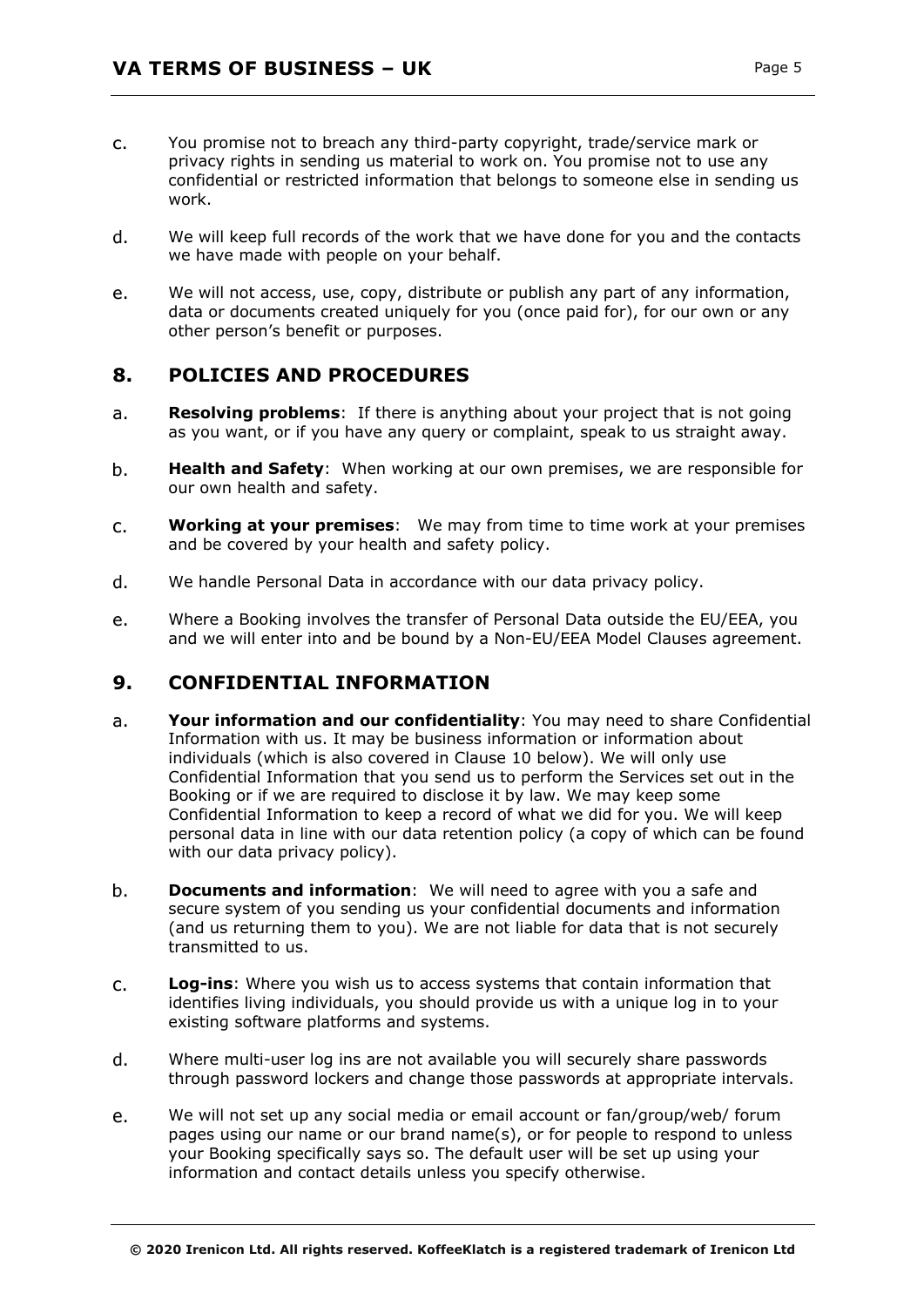f. Note that we may make and keep temporary backups to ensure continuity of service.

## **10. DATA PRIVACY**

- We will process your own Personal Data in line with our data privacy policy. a.
- $b.$ When you want us to access or use Personal Data about someone other than you (3rd party data), you must have completed the appropriate Data Processing Form and send a copy by email from your usual business address. While processing personal data in the provision of Services, we will be acting as 'data processor' for you, and you are the 'data controller'.
- c. We will process 3rd Party Data on your behalf only in response to your written instructions (which may be in the Booking, Data Processing Form, or in separate email or document) except where we are required by law to do so.
- $\mathsf{d}$ . We are subject to a duty of confidence (see Clause 9.a and Clause 4.d (in relation to our team)).
- We will take appropriate measures to ensure the security of our Processing of e. your 3rd Party Data.
- f. We will assist you in allowing 3rd parties to exercise any of their Data Privacy rights (including subject access). This will result in additional time-related charges (see Clause 6 above).
- We will apply the security measures you set out in the Data Processing Form for g. protecting and securing your data.
- h. We will email you if we become aware of a Personal Data Breach. We will assist you in your investigations in establishing how this occurred. We will assist you, as you may reasonably require, in meeting your Data Privacy obligations in relation to the security of processing, the notification of personal data breaches and data protection impact assessments. This will result in additional time-related charges (see Clause 6 above)
- i. On written request by you, we will delete or return all 3rd Party Data supplied by you or assembled by us in the course of delivering Services to you. This will result in additional time-related charges (see Clause 6 above).
- j. Unless the Data Processing Form specifies otherwise, we will delete all 3rd party data supplied by you from systems within our control within six weeks of the end of the Booking without returning copies to you; we will not remove data from systems you have given us access or log-ins to, since those systems will remain under your control and we would expect you to be removing our access to them after the end of a Booking.
- If you wish us to store 3rd Party Data beyond the termination of the Booking and k. the six-week run on, you must specify this in the Data Processing Form. This will result in additional time-related charges (see Clause 6 above).
- $\mathbf{L}$ You may audit and inspect how we handle your 3rd party data. We will provide you with whatever information you need to ensure that the relevant Data Privacy obligations are being met; this will result in additional time-related charges (see Clause 6 above).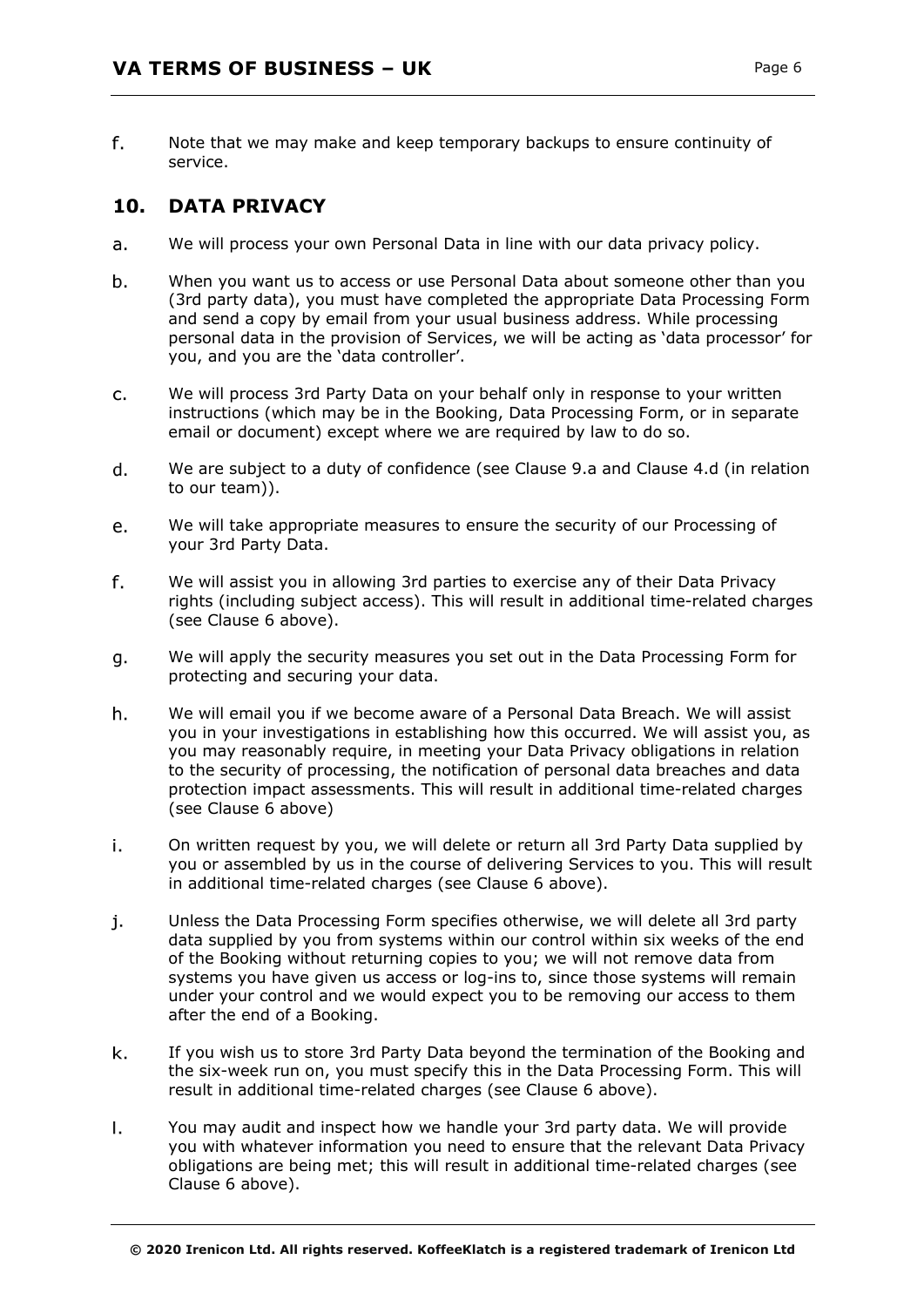- We will tell you immediately if we believe we are asked to do something infringing m. Data Privacy law. We are not legal experts and it is up to you to take appropriate legal advice on how to comply with Data Privacy rules and regulations.
- If you have instructed us to do something we believe is not within the law, we n. reserve the right to take advice from the Information Commissioner's help line and to act in accordance with their indications or advice.
- If you direct us to perform work that is counter to ICO indications or advice, we  $\Omega$ . may seek a deposit from you against the likelihood of fines or other action being taken against us. We may specify such sum as we think is appropriate.
- It is always your responsibility to specify suitably secure platforms and processes D. and to share data with us in a secure way.

## **11. RESTRICTION AND LIMITATION**

- Whilst working with us, you may be working with our associates and employees  $a<sub>r</sub>$ who support us. They are all under contractual terms that prohibit them from working directly for our clients other than through us, and you must not participate in them breaching their obligations to us. If you want one of our team to work directly for you, we would consider releasing them from their contractual obligations for a suitable fee representing the all-in cost of locating, recruiting and training a substitute and our loss of profit during this period.
- $b<sub>1</sub>$ We will not be liable for failure to provide services where it is not reasonably practicable to do so due to circumstances beyond our control.
- $C<sub>1</sub>$ **Indemnity**: You will indemnify us against any fines, costs, expenses, losses or other harm that comes to us from following any unlawful instruction or instruction to act in an unlawful way that was given by you.
- d. **Limitation of liability**: Our fee rates are determined on the basis of the limits of liability set out in the next four paragraphs. You may request that we agree to a higher limit of liability (provided insurance cover can be obtained therefor) in which case our fee rates may be adjusted, or an additional charge may be made.
- There shall be no personal liability of any of our principals, directors, partners, e. employees, agents or sub-contractors arising in any way out of the performance or non-performance of services or relating to the supply of products.
- f. We shall have no liability for any indirect or consequential losses or expenses suffered by you, however caused, including but not limited to loss of anticipated profits, goodwill, reputation, business receipts or contracts, or losses or expenses resulting from third party claims.
- Our aggregate financial liability to you shall not exceed the pro rata fees paid for q. the action(s) which gave rise to such liability.
- h. Nothing in these Terms shall be interpreted as excluding or restricting any legal liability on us or others where liability cannot legally be excluded or restricted.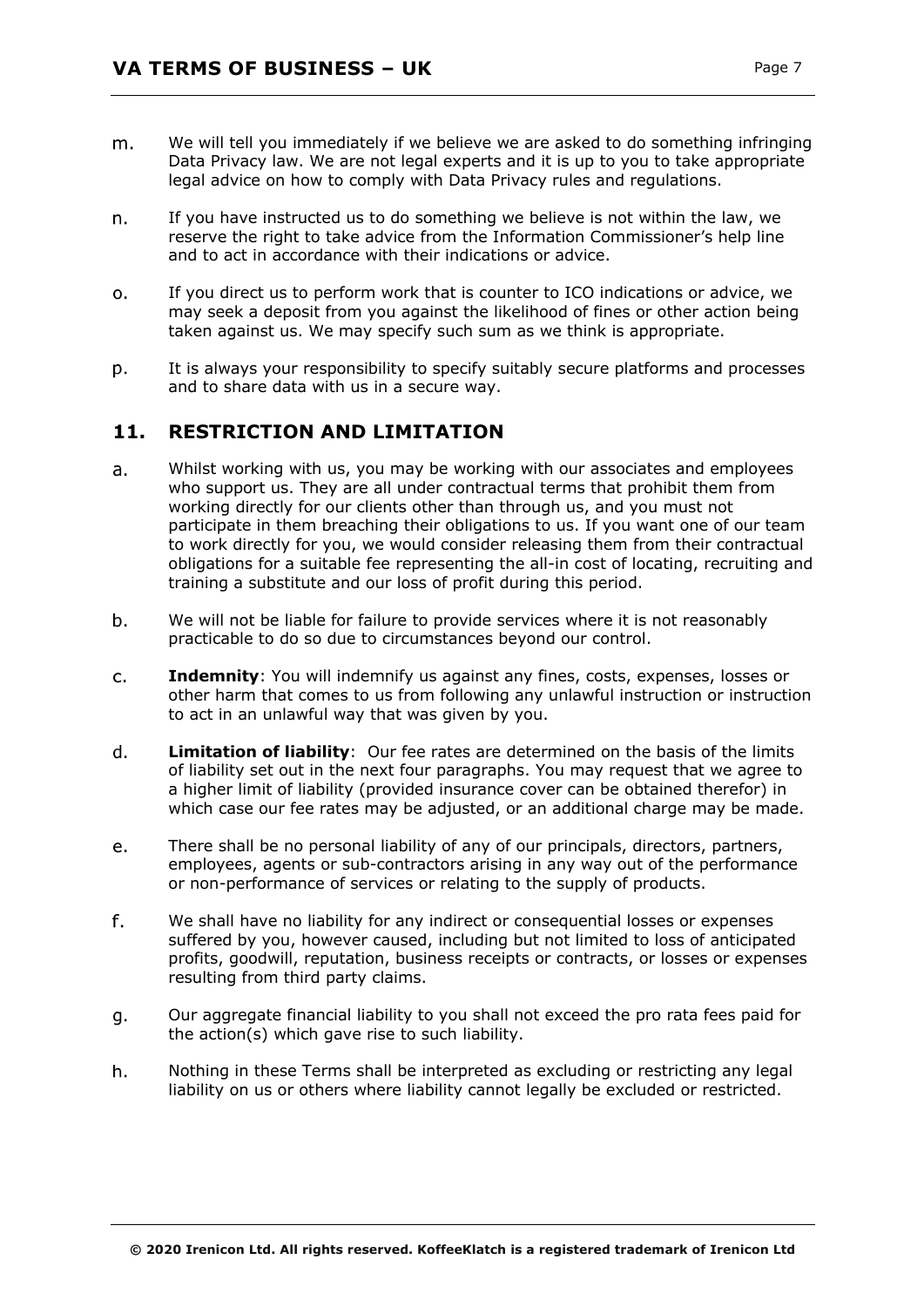### **12. TERMINATION**

- $\overline{a}$ . Bookings end on the completion date specified in the Booking or on completion of the work whichever is earlier.
- $b<sub>1</sub>$ Either party may terminate a Booking summarily at any time by giving notice in writing to the other party if:
	- the other party commits a material breach of agreement and such breach is not remediable;
	- the other party commits a material breach of agreement which is not remedied within 14 days of receiving written notice of such breach and requiring its remedy from the injured party;
	- any consent, licence or authorisation held by the other party is revoked or modified such that the other party is no longer able to comply with its obligations under the Booking or receive any benefit to which it is entitled; or
	- the other party is subject to any procedure or takes any action relating to their potential insolvency or winding up or being placed into administration or entering into a creditors' voluntary arrangement or any other process reasonably indicating to the first party that the other party will not be able to meet its obligations under the Booking as they fall due.
- $C<sub>1</sub>$ Terminating a Booking shall not affect rights and obligations already accrued.
- $\mathsf{d}$ . Any work done after termination of a Booking or this agreement will be charged at the normal hourly rate or equivalent. This will include responding to emails, returning information, finding information, or any other action taken as a result of an email or telephone call from you or the workgroup normally assigned to give instructions to us. If you wish to avoid this, please remove us from all email groups and email correspondence and make no further requests for action or information. Termination of a Booking will not invalidate such charges and invoices should be paid in accordance with these Terms.

### **13. DEFINITIONS AND LAW**

In these Terms, the following words or phrases have the meaning set out in this  $a.$ clause.

| "Booking"                                   | an agreement that we will supply Services on<br>specified occasions and/or with a specified outcome<br>as set out in a Booking Form or in a formal proposal. |
|---------------------------------------------|--------------------------------------------------------------------------------------------------------------------------------------------------------------|
| "Clause"                                    | a numbered clause of these Terms of Business.                                                                                                                |
| "Confidential Information" all information: |                                                                                                                                                              |
|                                             | that we discover because of or through our<br>Ξ.<br>connection with you; and                                                                                 |
|                                             | which is about or relating to you or your business<br>(including financial information, products,<br>services, service levels, customer satisfaction,        |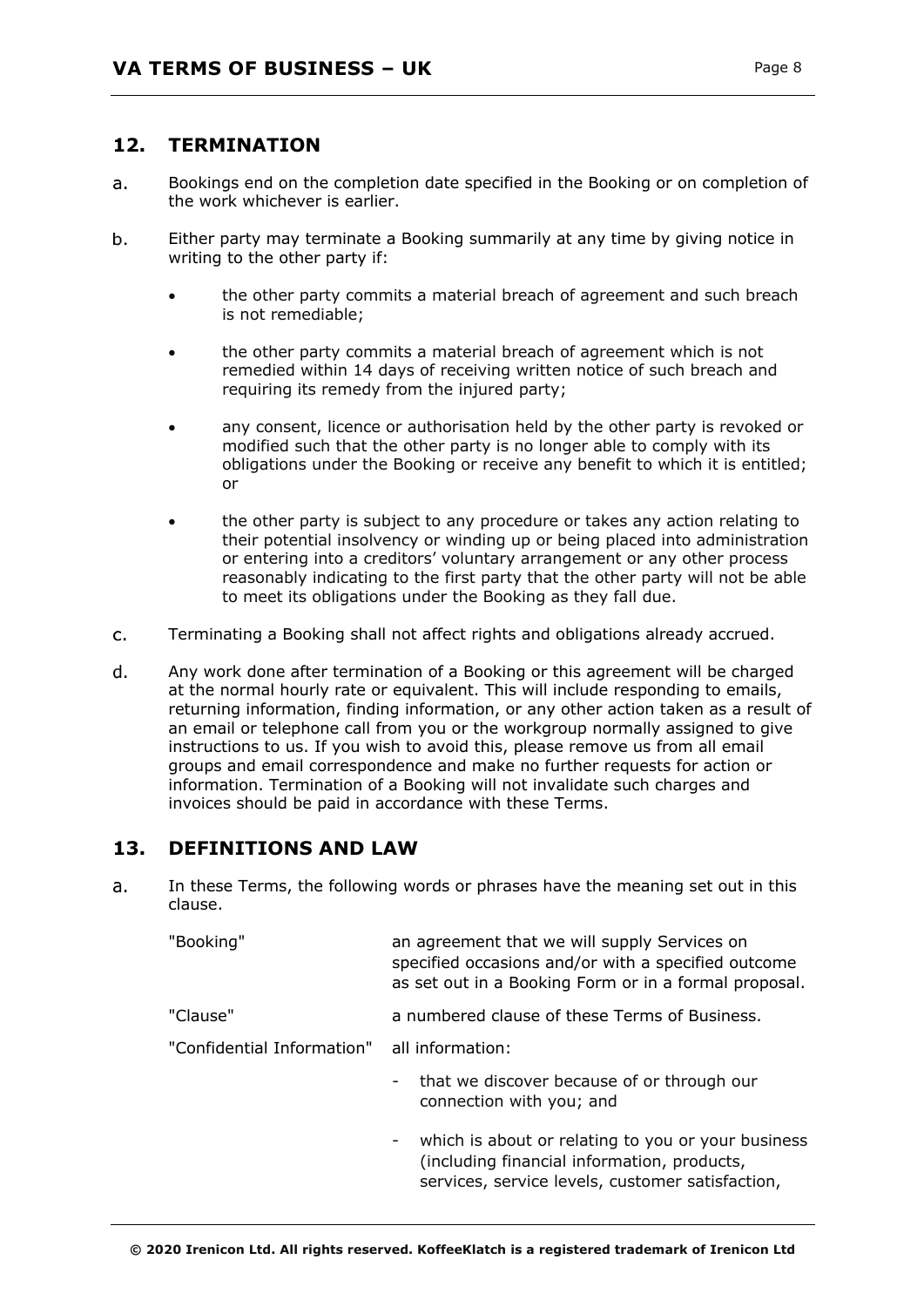|                                         | proposed services and products, pricing, and<br>margins) or your people (including your directors<br>or partners, investors, staff, suppliers, customers,<br>clients, prospects and contractors).                                                                                                                                                               |
|-----------------------------------------|-----------------------------------------------------------------------------------------------------------------------------------------------------------------------------------------------------------------------------------------------------------------------------------------------------------------------------------------------------------------|
|                                         | However, Confidential Information does not<br>include information that is openly published by<br>you, or information that is publicly available<br>without breach of our confidentiality obligation.                                                                                                                                                            |
| "Data Privacy"                          | refers to applicable provisions governing the<br>processing of personal data, as amended or varied<br>or replaced from time to time, including the Data<br>Protection Act 2018, the EU General Data Protection<br>Regulation 2016/679, the e-Privacy Directive<br>2002/58/EC, and the Privacy and Electronic<br>Communications (EC Directive) Regulations 2003. |
| "Data Processing Form"                  | the Form completed by you setting out the<br>framework of the processing of personal and other<br>data required by the Booking.                                                                                                                                                                                                                                 |
| "ICO"                                   | the Information Commissioner's Office, being the<br>data protection authority in the United Kingdom with<br>respect to Data Privacy.                                                                                                                                                                                                                            |
| "including"                             | the word "including" shall not imply any limitation on<br>the generality of the concept or thing of which<br>examples are being given.                                                                                                                                                                                                                          |
| "Materials"                             | means written, audio and visual materials used or<br>produced in the course of or to support delivery of<br>Services, including handouts, videos, questionnaires,<br>games, case studies, explanatory material, notes,<br>calculations, specifications, reports, designs,<br>drawings, flow charts, plans, reference material,<br>prototypes.                   |
| "Non-EU/EEA Model<br>Clauses agreement" | a separate agreement between the parties in a form<br>approved by the European Commission for the cross-<br>border transfer of Personal Data.                                                                                                                                                                                                                   |
| "Personal Data"                         | information about identifiable living individuals.                                                                                                                                                                                                                                                                                                              |
| "Personal Data Breach"                  | breach of security leading to the accidental or<br>unlawful destruction, loss, alteration, unauthorised<br>disclosure of, access to, or other unauthorised<br>Processing of Personal Data.                                                                                                                                                                      |
| "Processing"                            | when applied to personal data, the term 'processing'<br>means any operation applied to the data, including                                                                                                                                                                                                                                                      |